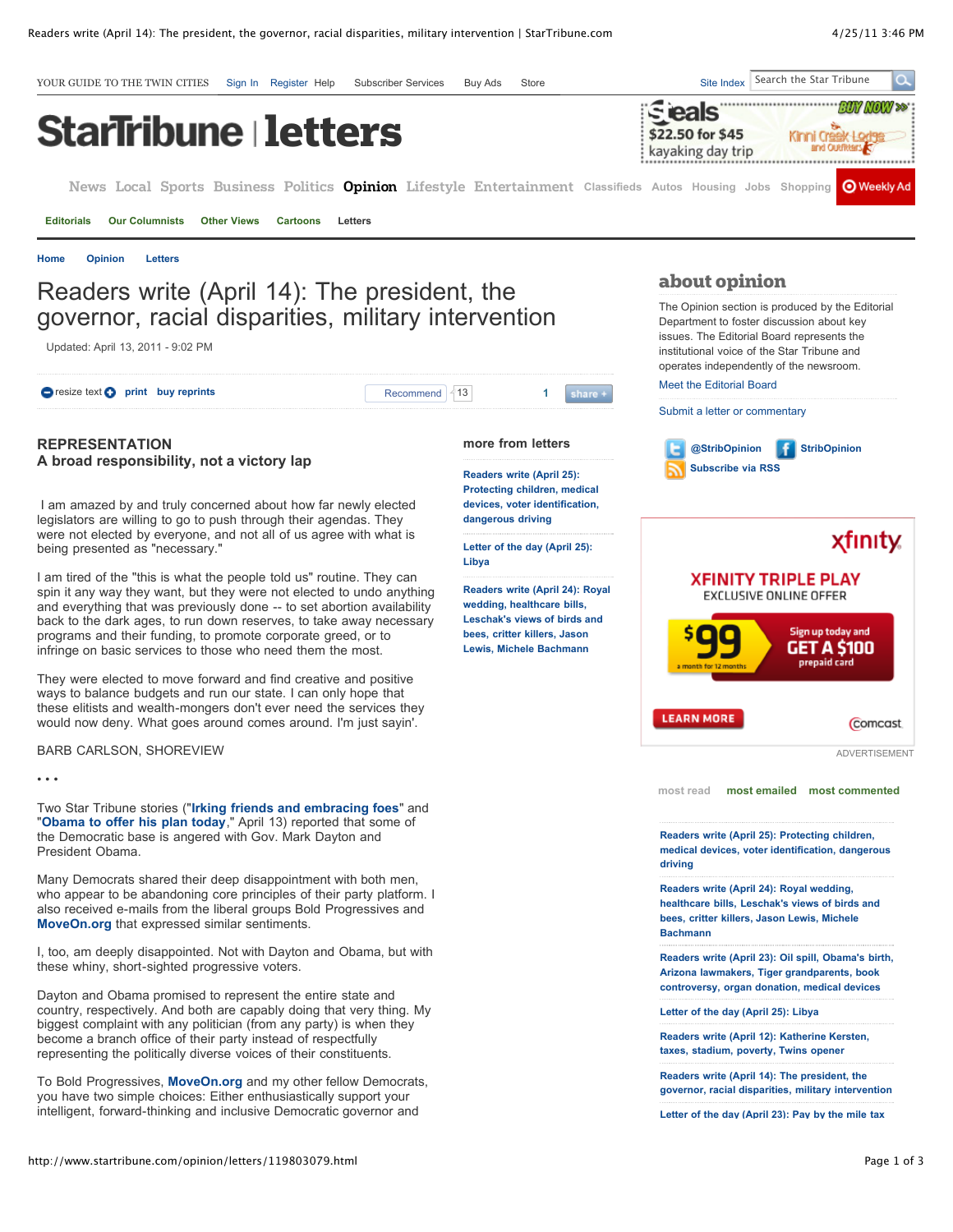ELfIN

president, or expect regressive, corporate-bought Tea Party candidates to take their places down the road.

STEVE MARK, MINNETONKA

\* \* \*

## **RACIAL DISPARITIES Applause for Dayton, but a task for us all**

Gov. Mark Dayton's recent visit to the North Side of Minneapolis and his timely response to the issues raised there provide promise that he will be a man of his word in mitigating our state's massive racial disparities in economic well-being.

When asked who was accountable to correct the disparities, he replied, "I am."

While we applaud his resolve, we would argue that we all have a responsibility to curb the inequities.

As news reports remind us that black people in our state are experiencing unemployment levels more than three times higher than white people, the Legislature is proposing budget cuts from health care to public safety, which will hit people of color particularly hard.

One proposal that seems especially out of touch is budget cuts of 65 percent to the Minnesota Department of Human Rights, the state agency charged with eliminating discrimination in the workplace.

Not satisfied with just slashing the budget, the House also has proposed overhauling the department's mission, eliminating its important compliance monitoring and antidiscrimination education work.

On another front, the Legislature is attempting to repeal a law that requires local governments to prove that they are fairly compensating female employees.

This while women in Minnesota continue to earn less than their male counterparts -- 23 cents less per dollar, to be exact.

Break that statistic down by race and ethnicity, and the numbers are even more disturbing -- Asian women earn 30 cents less; black women earn 37 cents less, and Hispanic women earn 54 cents less than men.

Clearly, the governor has his work cut out for him. The good news is that a conversation has been started.

LOUIS KING AND MAURA BROWN, MINNEAPOLIS

*The writers are CEO of Summit Academy OIC and associate director of the Alliance for Metropolitan Stability, respectively. They work together in the HIRE Minnesota coalition.*

*\* \* \**

## **MILITARY INTERVENTION Sorry -- it's always a matter of self-interest**

France's long history of intervention in Africa proves the adage that countries, like people, can generally be depended upon to act in their own interests. French military action to protect its oil and other business interests in both the Ivory Coast and Libya is the latest example.

It is therefore surprising that the Star Tribune grants France a fig leaf [for its latest round of self-aggrandizing interventions \(](http://www.startribune.com/opinion/editorials/119635069.html)**editorial, April 13**).



**[Letter of the day \(April 23\): Pay by the mile tax](http://www.startribune.com/opinion/letters/120510364.html)**

kayaking day trip from Kinni Creek Lodge & Outfitters



**ADVERTISEMENT** 

## **from the homepage**

**[Charges: Driver 'had no remorse' when he ran down](http://www.startribune.com/local/minneapolis/120634034.html) students**

**[There's a yarn revolution in Minneapolis](http://www.vita.mn/story.php?id=120316959)**

**[Draft from new perspective](http://www.startribune.com/sports/vikings/120575219.html)**